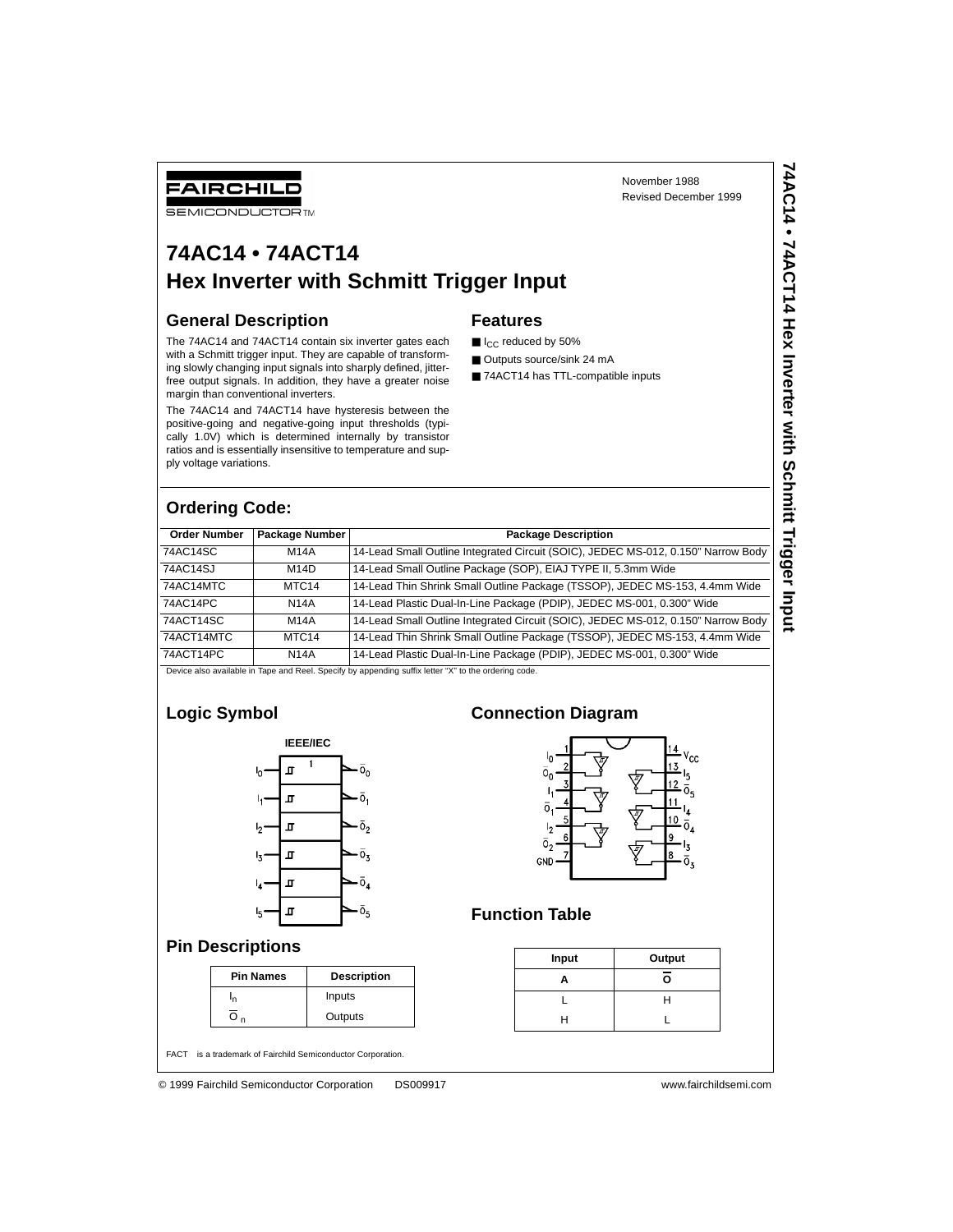#### **Absolute Maximum Ratings**(Note 1) **Recommended Operating**

| Supply Voltage (V <sub>CC</sub> )                     | $-0.5V$ to $+7.0V$                  |
|-------------------------------------------------------|-------------------------------------|
| DC Input Diode Current (I <sub>IK</sub> )             |                                     |
| $V_1 = -0.5V$                                         | $-20$ mA                            |
| $V_1 = V_{CC} + 0.5V$                                 | $+20$ mA                            |
| DC Input Voltage (V <sub>I</sub> )                    | $-0.5V$ to $V_{CC}$ + 0.5V          |
| DC Output Diode Current $(I_{\cap K})$                |                                     |
| $V_{\Omega} = -0.5V$                                  | $-20$ mA                            |
| $V_{\Omega} = V_{\Omega C} + 0.5V$                    | $+20$ mA                            |
| DC Output Voltage $(V0)$                              | $-0.5V$ to $V_{CC}$ + 0.5V          |
| <b>DC Output Source</b>                               |                                     |
|                                                       |                                     |
| or Sink Current $(I_{\cap})$                          | $+50 \text{ mA}$                    |
| DC V <sub>CC</sub> or Ground Current                  |                                     |
| per Output Pin (I <sub>CC</sub> or I <sub>GND</sub> ) | $+50 \text{ mA}$                    |
| Storage Temperature (T <sub>STG</sub> )               | $-65^{\circ}$ C to $+150^{\circ}$ C |
| Junction Temperature $(T_1)$                          |                                     |
| PDIP                                                  | 140°C                               |

# **Conditions**

| Supply Voltage $(V_{CC})$     |                                    |
|-------------------------------|------------------------------------|
| AC                            | 2.0V to 6.0V                       |
| <b>ACT</b>                    | 4.5V to 5.5V                       |
| Input Voltage $(V1)$          | 0V to $V_{CC}$                     |
| Output Voltage $(V_0)$        | 0V to $V_{CC}$                     |
| Operating Temperature $(T_A)$ | $-40^{\circ}$ C to $+85^{\circ}$ C |

**Note 1:** Absolute maximum ratings are those values beyond which damage<br>to the device may occur. The databook specifications should be met, with-<br>out exception, to ensure that the system design is reliable over its power<br>

# **DC Electrical Characteristics for AC**

| Symbol            | Parameter                     | $v_{\rm cc}$ | $T_A = +25^{\circ}C$            |      | $T_A = -40^{\circ}$ C to $+85^{\circ}$ C | <b>Units</b> | <b>Conditions</b>         |  |
|-------------------|-------------------------------|--------------|---------------------------------|------|------------------------------------------|--------------|---------------------------|--|
|                   |                               | (V)          | <b>Guaranteed Limits</b><br>Typ |      |                                          |              |                           |  |
| $V_{OH}$          | Minimum HIGH Level            | 3.0          | 2.99                            | 2.9  | 2.9                                      |              |                           |  |
|                   | Output Voltage                | 4.5          | 4.49                            | 4.4  | 4.4                                      | $\vee$       | $I_{OIII} = -50 \mu A$    |  |
|                   |                               | 5.5          | 5.49                            | 5.4  | 5.4                                      |              |                           |  |
|                   |                               | 3.0          |                                 | 2.56 | 2.46                                     |              | $I_{OH} = 12$             |  |
|                   |                               | 4.5          |                                 | 3.86 | 3.76                                     | $\vee$       | $I_{OH} = 24 \text{ mA}$  |  |
|                   |                               | 5.5          |                                 | 4.86 | 4.76                                     |              | $I_{OH} = 24$ mA (Note 2) |  |
| $V_{OL}$          | Maximum LOW Level             | 3.0          | 0.002                           | 0.1  | 0.1                                      |              |                           |  |
|                   | Output Voltage                | 4.5          | 0.001                           | 0.1  | 0.1                                      | $\vee$       | $I_{\text{OUT}}$ = 50 µA  |  |
|                   |                               | 5.5          | 0.001                           | 0.1  | 0.1                                      |              |                           |  |
|                   |                               | 3.0          |                                 | 0.36 | 0.44                                     |              | $I_{OL} = 12$             |  |
|                   |                               | 4.5          |                                 | 0.36 | 0.44                                     | $\vee$       | $I_{OL}$ 24 mA            |  |
|                   |                               | 5.5          |                                 | 0.36 | 0.44                                     |              | $I_{OL}$ = 24 mA (Note 2) |  |
| $I_{IN}$ (Note 4) | Maximum Input Leakage Current | 5.5          |                                 | ±0.1 | ±1.0                                     | μA           | $V_1 = V_{CC}$ , GND      |  |
| $V_{t+}$          | Maximum Positive              | 3.0          |                                 | 2.2  | 2.2                                      |              |                           |  |
|                   | Threshold                     | 4.5          |                                 | 3.2  | 3.2                                      | $\vee$       | $T_A =$ Worst Case        |  |
|                   |                               | 5.5          |                                 | 3.9  | 3.9                                      |              |                           |  |
| $V_{t-}$          | Minimum Negative              | 3.0          |                                 | 0.5  | 0.5                                      |              |                           |  |
|                   | Threshold                     | 4.5          |                                 | 0.9  | 0.9                                      | $\vee$       | $T_A$ = Worst Case        |  |
|                   |                               | 5.5          |                                 | 1.1  | 1.1                                      |              |                           |  |
| $V_{H(MAX)}$      | Maximum Hysteresis            | 3.0          |                                 | 1.2  | 1.2                                      |              |                           |  |
|                   |                               | 4.5          |                                 | 1.4  | 1.4                                      | $\vee$       | $T_A$ = Worst Case        |  |
|                   |                               | 5.5          |                                 | 1.6  | 1.6                                      |              |                           |  |
| $V_{H(MIN)}$      | Minimum Hysteresis            | 3.0          |                                 | 0.3  | 0.3                                      |              |                           |  |
|                   |                               | 4.5          |                                 | 0.4  | 0.4                                      | $\vee$       | $T_A$ = Worst Case        |  |
|                   |                               | 5.5          |                                 | 0.5  | 0.5                                      |              |                           |  |
| $I_{OLD}$         | Minimum Dynamic               | 5.5          |                                 |      | 75                                       | mA           | $V_{OLD} = 1.65V$ Max     |  |
| <b>I</b> OHD      | Output Current (Note 3)       | 5.5          |                                 |      | $-75$                                    | mA           | $VOHD = 3.85V$ Min        |  |
| $I_{\rm CC}$      | Maximum Quiescent             | 5.5          |                                 | 2.0  | 20.0                                     | μA           | $V_{IN} = V_{CC}$         |  |
| (Note 4)          | Supply Current                |              |                                 |      |                                          |              | or GND                    |  |

**Note 2:** All outputs loaded; thresholds on input associated with output under test.

**Note 3:** Maximum test duration 2.0 ms, one output loaded at a time.

**Note 4:**  $I_{IN}$  and  $I_{CC}$  @ 3.0V are guaranteed to be less than or equal to the respective limit @ 5.5V V<sub>CC</sub>.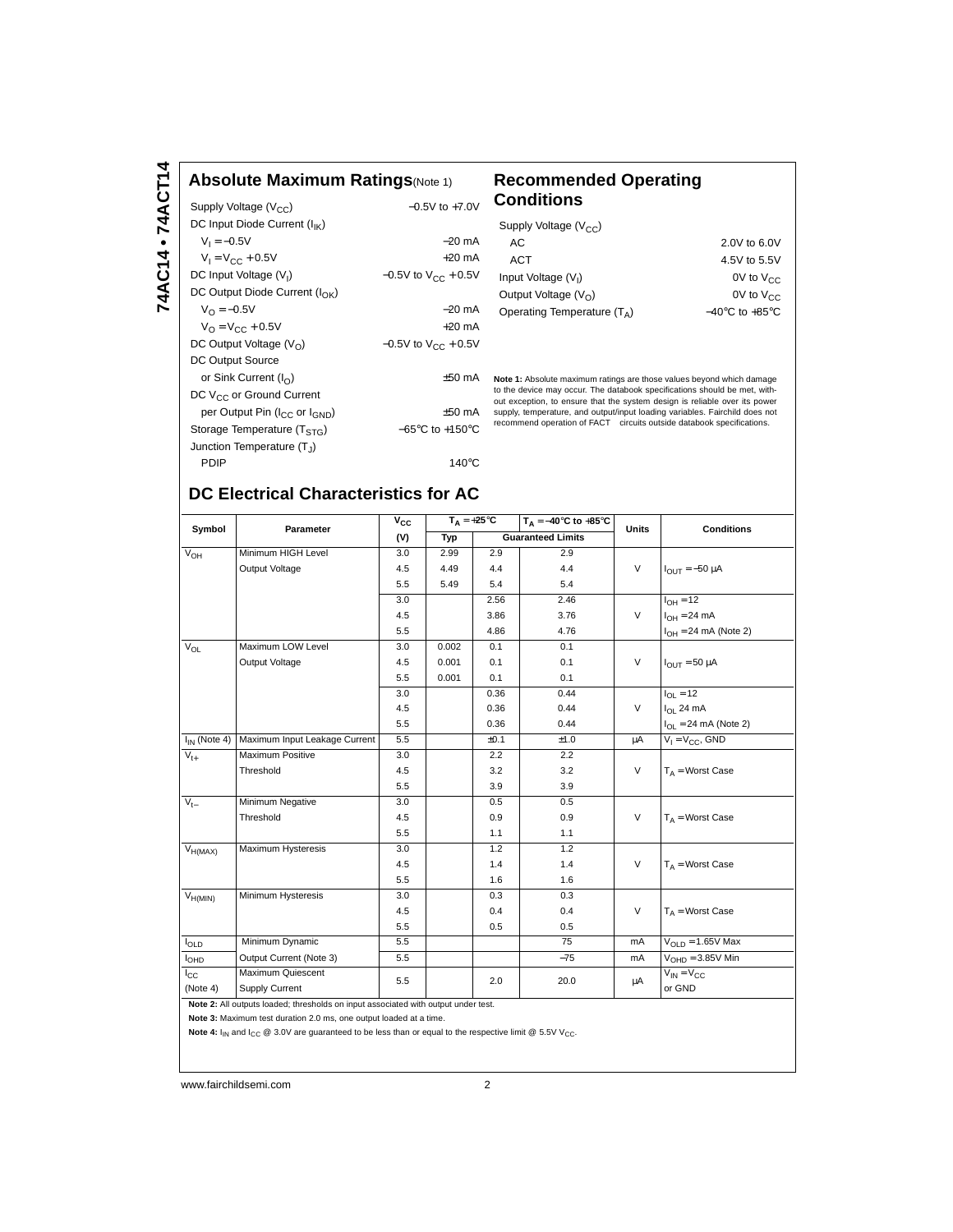| <b>AC Electrical Characteristics for AC</b> |                          |                     |                                              |     |      |                                             |              |    |  |
|---------------------------------------------|--------------------------|---------------------|----------------------------------------------|-----|------|---------------------------------------------|--------------|----|--|
| Symbol                                      | Parameter                | $v_{\rm cc}$<br>(V) | $T_{\Delta} = +25^{\circ}C$<br>$C_1 = 50$ pF |     |      | $T_A = -40$ °C to $+85$ °C<br>$C_1 = 50 pF$ | <b>Units</b> |    |  |
|                                             |                          | (Note 5)            | Min                                          | Typ | Max  | Min                                         | Max          |    |  |
| t <sub>PLH</sub>                            | <b>Propagation Delay</b> | 3.3                 | 1.5                                          | 9.5 | 13.5 | 1.5                                         | 15.0         | ns |  |
|                                             |                          | 5.0                 | 1.5                                          | 7.0 | 10.0 | 1.5                                         | 11.0         |    |  |
| $t_{\rm PHL}$                               | <b>Propagation Delay</b> | 3.3                 | 1.5                                          | 7.5 | 11.5 | 1.5                                         | 13.0         | ns |  |
|                                             |                          | 5.0                 | 1.5                                          | 6.0 | 8.5  | 1.5                                         | 9.5          |    |  |

**Note 5:** Voltage Range 3.3 is 3.3V ± 0.3V

Voltage Range  $5.0$  is  $5.0V \pm 0.5V$ 

# **DC Electrical Characteristics for ACT**

|                 |                                     | $T_A = +25^{\circ}C$<br>$v_{\rm cc}$ |       | $T_A = -40^\circ \text{C}$ to $+85^\circ \text{C}$ |                          |              |                                 |  |
|-----------------|-------------------------------------|--------------------------------------|-------|----------------------------------------------------|--------------------------|--------------|---------------------------------|--|
| Symbol          | Parameter                           | (V)                                  | Typ   |                                                    | <b>Guaranteed Limits</b> | <b>Units</b> | <b>Conditions</b>               |  |
| $V_{\text{IH}}$ | Minimum HIGH Level                  | 4.5                                  | 1.5   | 2.0                                                | 2.0                      | $\vee$       | $V_{\text{OUT}} = 0.1V$         |  |
|                 | Input Voltage                       | 5.5                                  | 1.5   | 2.0                                                | 2.0                      |              | or $V_{CC}$ – 0.1V              |  |
| $V_{IL}$        | Maximum LOW Level                   | 4.5                                  | 1.5   | 0.8                                                | 0.8                      | $\vee$       | $V_{OIII} = 0.1V$               |  |
|                 | Output Voltage                      | 5.5                                  | 1.5   | 0.8                                                | 0.8                      |              | or $V_{CC}$ – 0.1V              |  |
| $V_{OH}$        | Minimum HIGH Level                  | 4.5                                  | 4.49  | 434                                                | 4.4                      | $\vee$       |                                 |  |
|                 | Output Voltage                      | 5.5                                  | 5.49  | 5.4                                                | 5.4                      |              | $I_{\text{OUT}} = -50 \mu A$    |  |
|                 |                                     |                                      |       |                                                    |                          |              | $V_{IN} = V_{II}$ or $V_{IH}$   |  |
|                 |                                     | 4.5                                  |       | 3.86                                               | 3.76                     | $\vee$       | $I_{OH} = -24$ mA               |  |
|                 |                                     | 5.5                                  |       | 4.86                                               | 4.76                     |              | $I_{OH} = -24$ mA (Note 6)      |  |
| $V_{OL}$        | Maximum LOW Level                   | 4.5                                  | 0.001 | 0.1                                                | 0.1                      | $\vee$       |                                 |  |
|                 | Output Voltage                      | 5.5                                  | 0.001 | 0.1                                                | 0.1                      |              | $I_{\text{OUT}} = 50 \mu A$     |  |
|                 |                                     |                                      |       |                                                    |                          |              | $V_{IN} = V_{II}$ or $V_{IH}$   |  |
|                 |                                     | 4.5                                  |       | 0.36                                               | 0.44                     | $\vee$       | $I_{OL} = 24 \text{ mA}$        |  |
|                 |                                     | 5.5                                  |       | 0.36                                               | 0.44                     |              | $I_{OL}$ = 24 mA (Note 6)       |  |
| Ι <sub>ΙΝ</sub> | Maximum Input Leakage Current       | 5.5                                  |       | ±0.1                                               | ±1.0                     | μA           | $V_1 = V_{CC}$ , GND            |  |
| $V_{H(MAX)}$    | Maximum Hysteresis                  | 4.5                                  |       | 1.4                                                | 1.4                      | $\vee$       | $T_A$ = Worst Case              |  |
|                 |                                     | 5.5                                  |       | 1.6                                                | 1.6                      |              |                                 |  |
| $V_{H(MIN)}$    | Minimum Hysteresis                  | 4.5                                  |       | 0.4                                                | 0.4                      | V            |                                 |  |
|                 |                                     | 5.5                                  |       | 0.5                                                | 0.5                      |              | $T_A$ = Worst Case              |  |
| $V_{t+}$        | <b>Maximum Positive</b>             | 4.5                                  |       | 2.0                                                | 2.0                      | V            | $T_A =$ Worst Case              |  |
|                 | Threshold                           | 5.5                                  |       | 2.0                                                | 2.0                      |              |                                 |  |
| $V_{t-}$        | Minimum Negative                    | 4.5                                  |       | 0.8                                                | 0.8                      | V            |                                 |  |
|                 | Threshold                           | 5.5                                  |       | 0.8                                                | 0.8                      |              | $T_A$ = Worst Case              |  |
| $I_{CCT}$       | Maximum I <sub>CC</sub> /Input      | 5.5                                  | 0.6   |                                                    | 1.5                      | mA           | $V_1 = V_{CC} - 2.1V$           |  |
| <b>OLD</b>      | Minimum Dynamic                     | 5.5                                  |       |                                                    | 75                       | mA           | $V_{\text{OI}}$ $p = 1.65V$ Max |  |
| <b>I</b> OHD    | Output Current (Note 7)             | 5.5                                  |       |                                                    | $-75$                    | mA           | $VOHD = 3.85V$ Min              |  |
| $I_{\rm CC}$    | Maximum Quiescent<br>Supply Current | 5.5                                  |       | 2.0                                                | 20.0                     | μA           | $V_{IN} = V_{CC}$<br>or GND     |  |

**Note 6:** All outputs loaded; thresholds on input associated with output under test.

**Note 7:** Maximum test duration 2.0 ms, one output loaded at a time.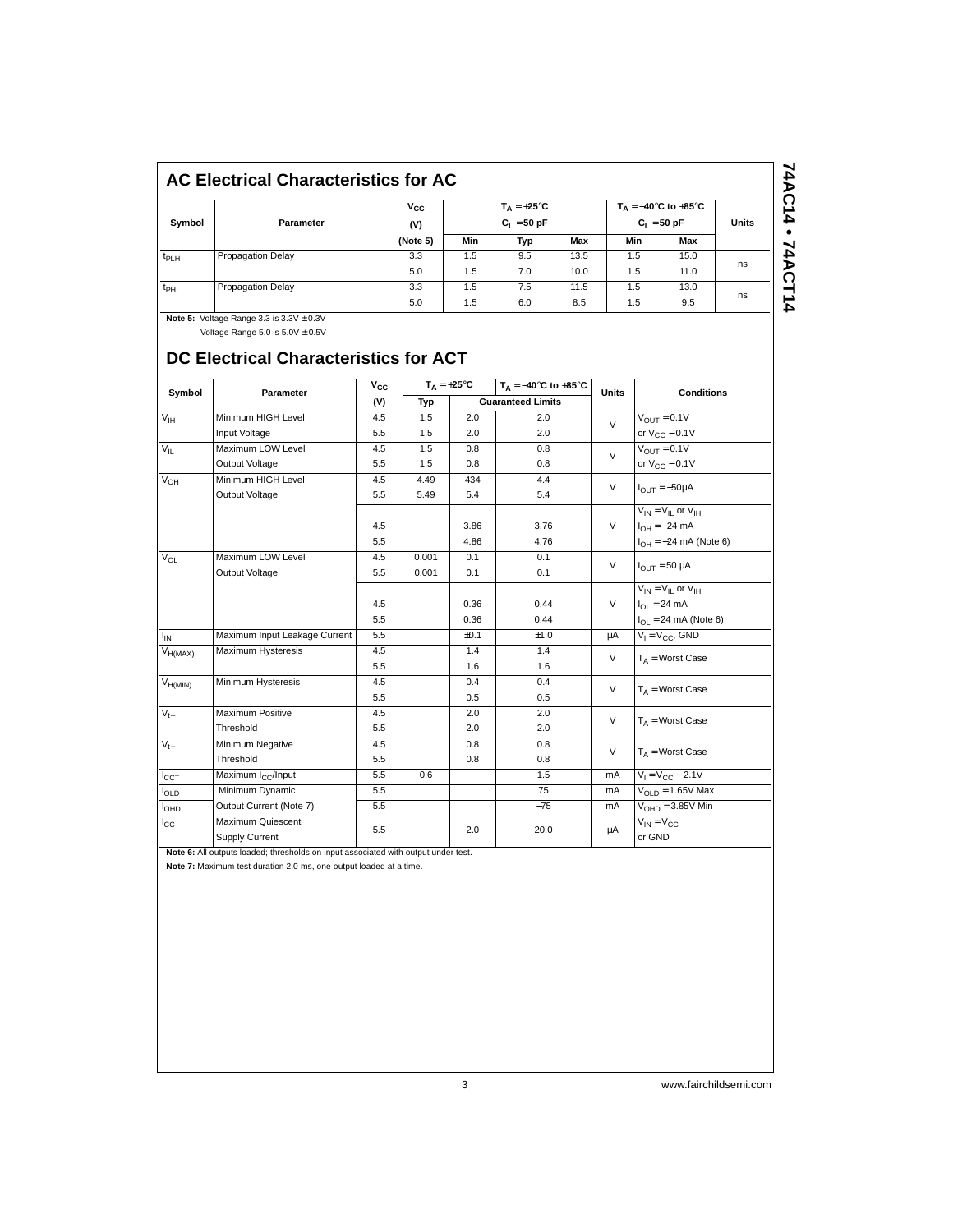74AC14 - 74ACT14 **74AC14 • 74ACT14**

# **AC Electrical Characteristics for ACT**

|                  |                          | $v_{\rm cc}$ |     | $T_A = +25^{\circ}C$ |      |     | $T_A = -40^\circ \text{C}$ to $+85^\circ \text{C}$ |              |
|------------------|--------------------------|--------------|-----|----------------------|------|-----|----------------------------------------------------|--------------|
| Symbol           | Parameter                | (V)          |     | $C_1 = 50 pF$        |      |     | $C_1 = 50 pF$                                      | <b>Units</b> |
|                  |                          | (Note 8)     | Min | Typ                  | Max  | Min | Max                                                |              |
| t <sub>PLH</sub> | <b>Propagation Delay</b> | 5.0          | 3.0 | 8.0                  | 10.0 | 3.0 | 11.0                                               | ns           |
|                  | Data to Output           |              |     |                      |      |     |                                                    |              |
| t <sub>PHL</sub> | <b>Propagation Delay</b> | 5.0          | 3.0 | 8.0                  | 10.0 | 3.0 | 11.0                                               | ns           |
|                  | Data to Output           |              |     |                      |      |     |                                                    |              |
| .                | .                        |              |     |                      |      |     |                                                    |              |

**Note 8: Voltage Range 5.0 is**  $5.0V \pm 0.5V$ 

# **Capacitance**

| Symbol   | Parameter                            | Typ  | Units | <b>Conditions</b> |
|----------|--------------------------------------|------|-------|-------------------|
| $C_{IN}$ | Input Capacitance                    | 4.5  | pF    | $V_{CC} =$ OPEN   |
| $C_{PD}$ | Power Dissipation Capacitance for AC | 25.0 | pF    | $V_{CC}$ = 5.0V   |
|          | for ACT                              | 80   |       |                   |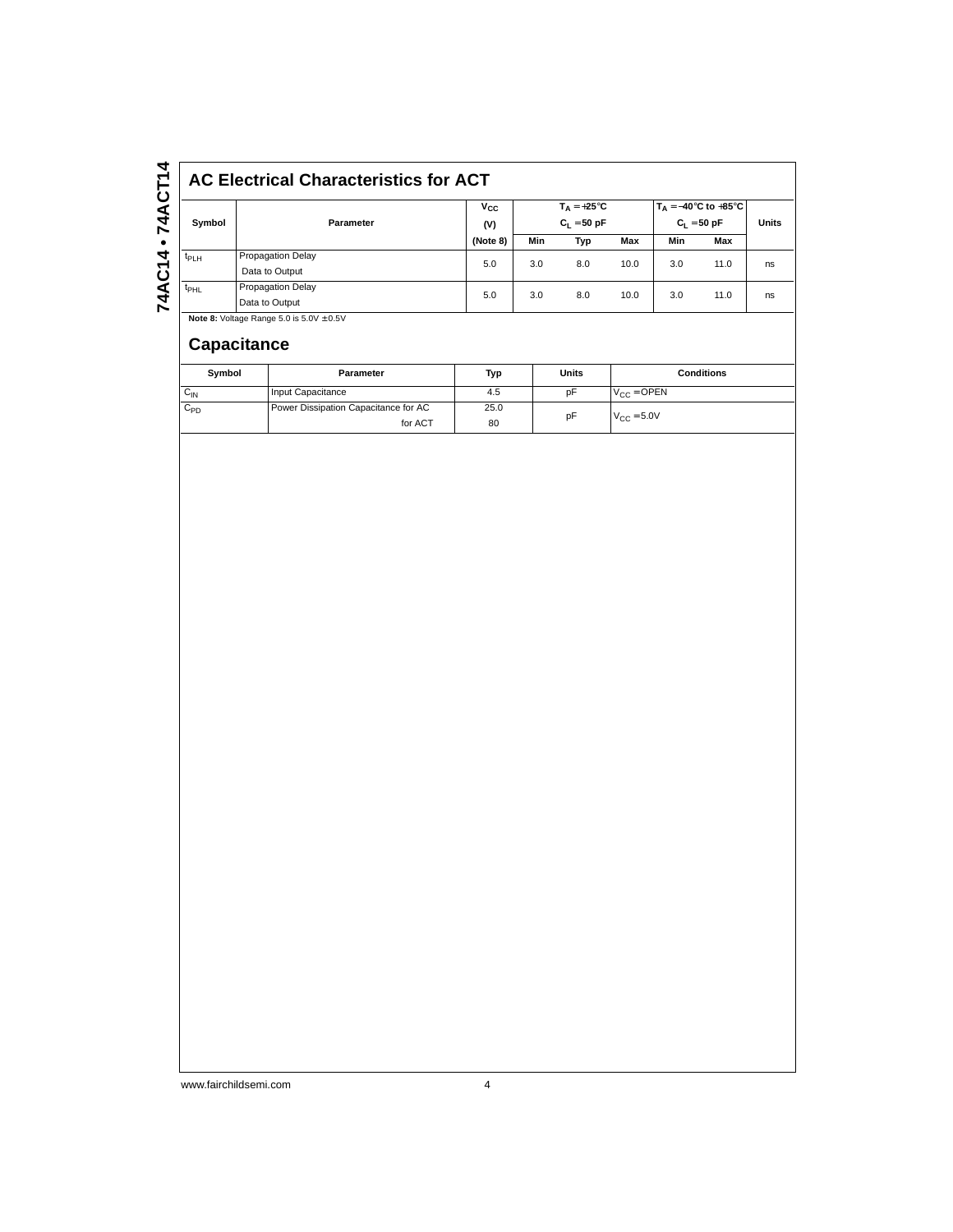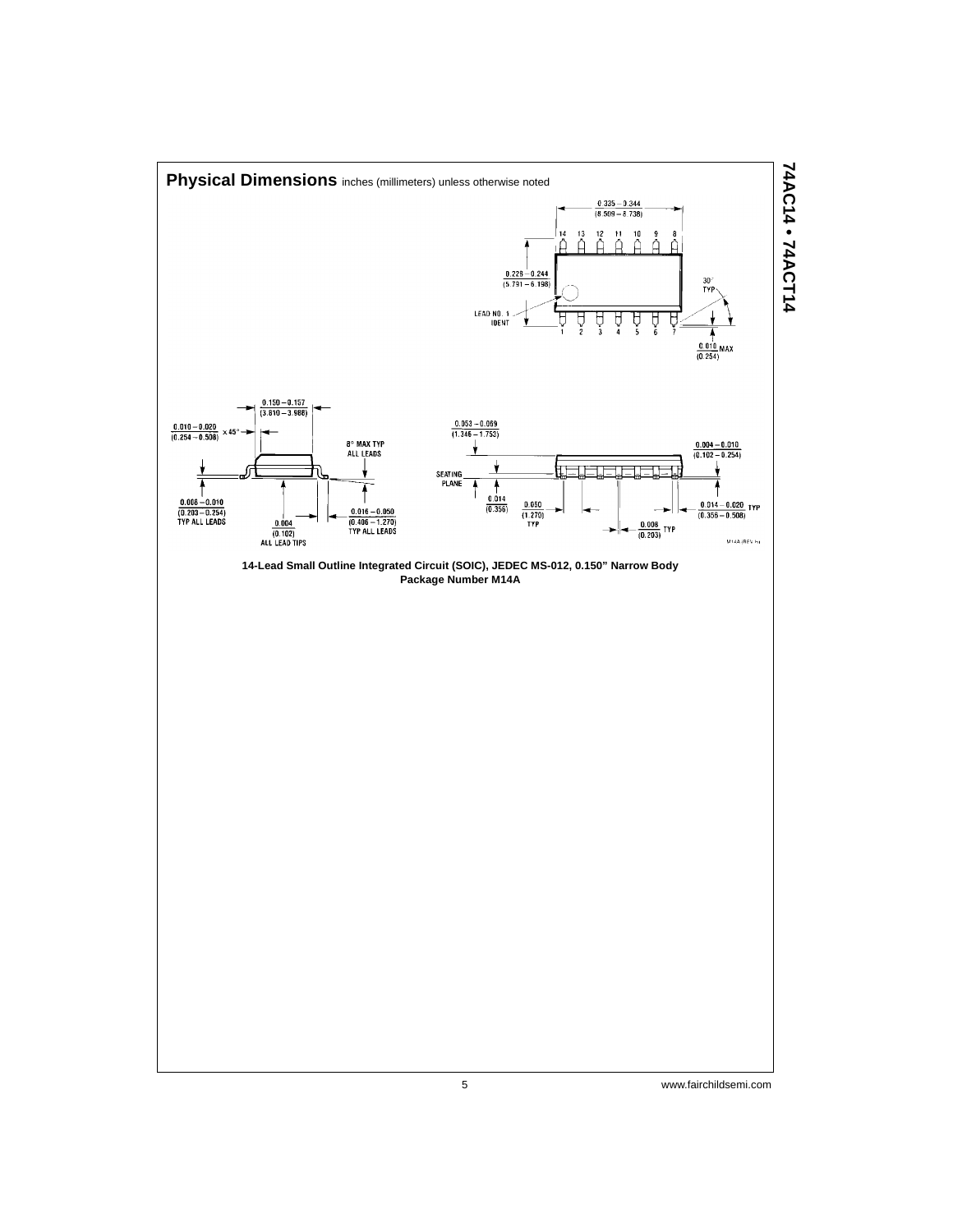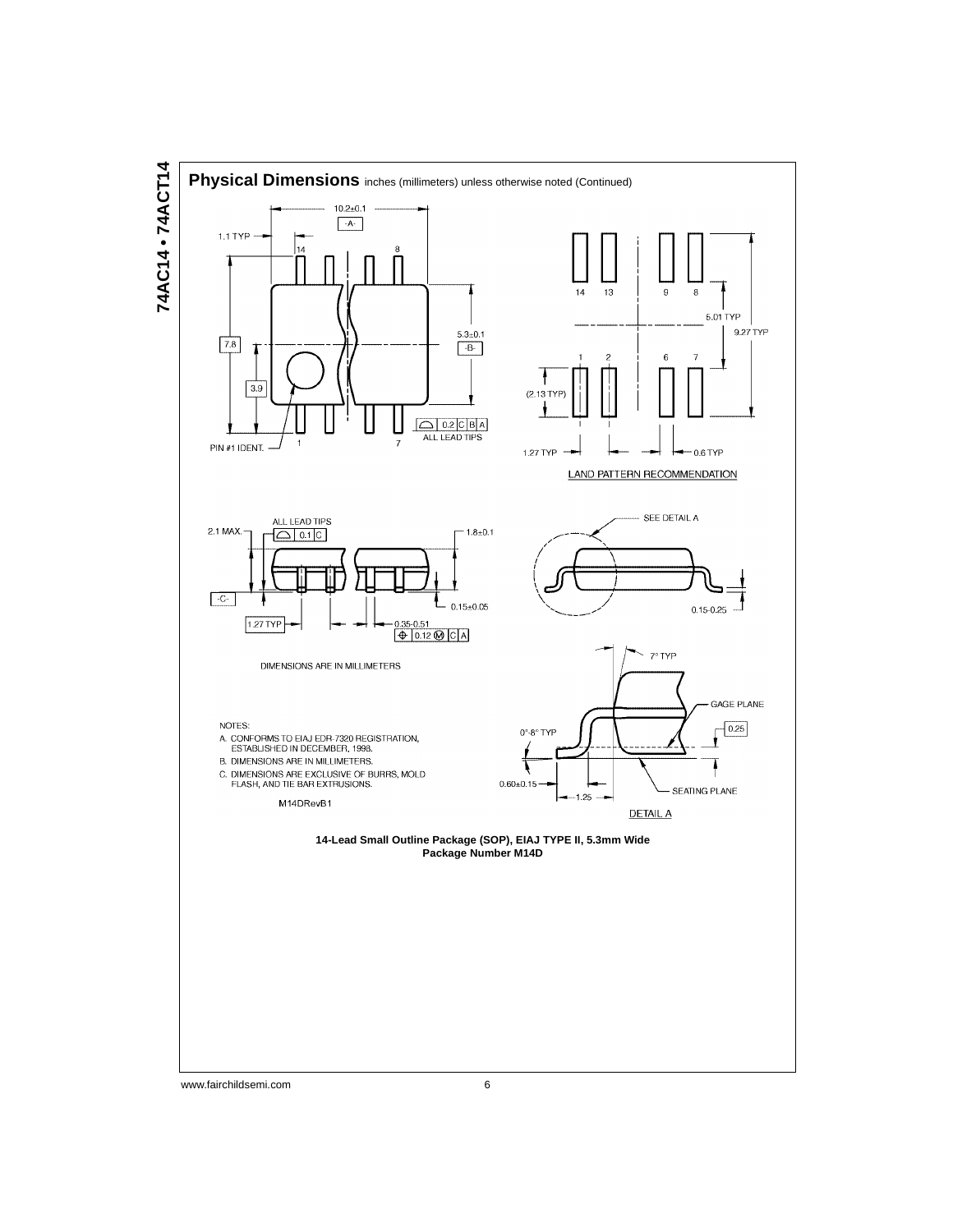